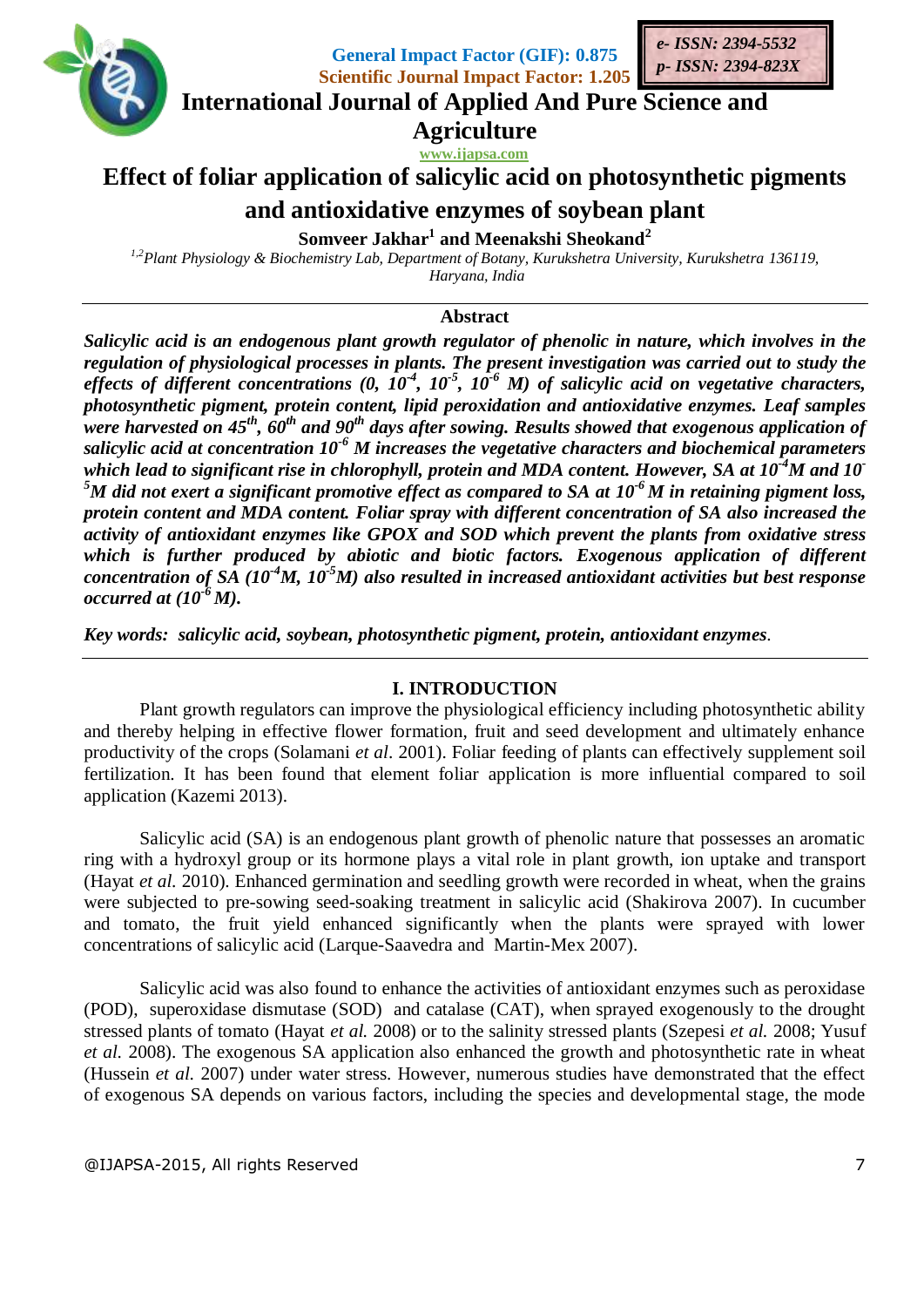of application and the concentration of SA used (Vanacker *et al.* 2001; Horvth *et al.* 2007). Fariduddin *et al.* (2003) also eported that the dry matter accumulation was significantly increased in *Brassica juncea*, when lower concentrations of salicylic acid were sprayed. However, higher concentrations of salicylic acid had an inhibitory effect. Khodary (2004) observed a significant increase in growth characteristic, pigment contents and photosynthetic rate in maize, sprayed with salicylic acid. Eraslan *et al.,* (2007) also reported that exogenous application of salicylic acid, enhanced growth, physiological process and antioxidant activity of carrot plants grown under salinity stress.

Soybean (*Glycine max* (L.) merril) is an important grain legume due to its high protein (35%), oil content (21%) and nitrogen fixing ability (17-24 kg/ha/yr.). Increasing plant productivity is one the main target in Indian Agricultural policy, which could be achieved through fertilization and plant growth regulators. However, very little is known about the effect of SA applied to foliage on plant growth and development and especially about the effect of SA on influencing the activities of antioxidative enzymes at different growth stages. Keeping in view the diverse physiological roles played by SA, the present research was undertaken to improve our understanding of the effect of the various concentrations of SA applied as foliar spray on the pigment and protein content, lipid peroxidation and activities of antioxidative enzymes in soybean at different growth stages.

#### **II. MATERIALS AND METHODS**

Seeds of Soybean (*Glycine max* L. var. Pusa- 9612) were collected from CCS Haryana Agriculture University, Hisar and were surface-sterilized with 5% (v/v) mercuric chloride solution and washed properly with double distilled water (DDW) before sowing. The experiment was set up in the experimental cage of Botany Department of Kurukshetra University, Kurukshetra. Five seeds per pot sown in earthern pots (30 cm diameter) lined with polythene having 5.0 kg of dune sand grown under natural light conditions during kharif season in July. The temperature conditions were  $35 \pm 2^{\circ}$ C and  $24 \pm 1$ 2°C, during days and nights respectively; with mean relative humidity of  $82 \pm 5\%$ .

After three weeks, the seedlings were thinned to two plants per pot and each treatment consisted of three replications in a complete randomized design (CRD). At the stage of 30 and 45 days after sowing (DAS), the foliage of the plants was sprayed uniformly either with double distilled water (control), or with different concentrations  $(10^{-4}, 10^{-5} \text{ or } 10^{-6} \text{ mol/L})$  of SA dissolved in ethanol to elucidate the effect of exogenous SA on plants. The plants were sampled at 45, 60 and 90 DAS to assess various biochemical parameters.

Leaf sample (200 mg) was ground in chilled 80% acetone (AR grade) with 20 mg of  $CaCO<sub>3</sub>$  and centrifuged at 3000 g for 5 min. Absorbance of the filtrate was recorded at 645 and 663 nm for chlorophylls and at 480 and 510 nm for carotenoids depending upon respective peaks in their absorption spectra using a UV-Visible spectrophotometer (Specord-205, Analytic-Jena, Germany). Chlorophyll (Chl) amount was estimated with the formula of Arnon (1949). Carotenoid level was calculated by the method of Holden (1965).

Total soluble proteins were estimated according to the method described by Bradford (1976) using Coomassie Brilliant Blue G-250. Fifty mg of fresh leaf tissue (earlier stored in a freezer) was dropped boiling 80% ethanol (EtOH) on a water bath for a minute. The tissue along with EtOH was cooled to room temperature and homogenized. The extract was centrifuged at 10,000 g for 5 min. The residue was re-extracted with 5% perchloric acid followed by centrifugation at 10,000 g for 5 min. Five-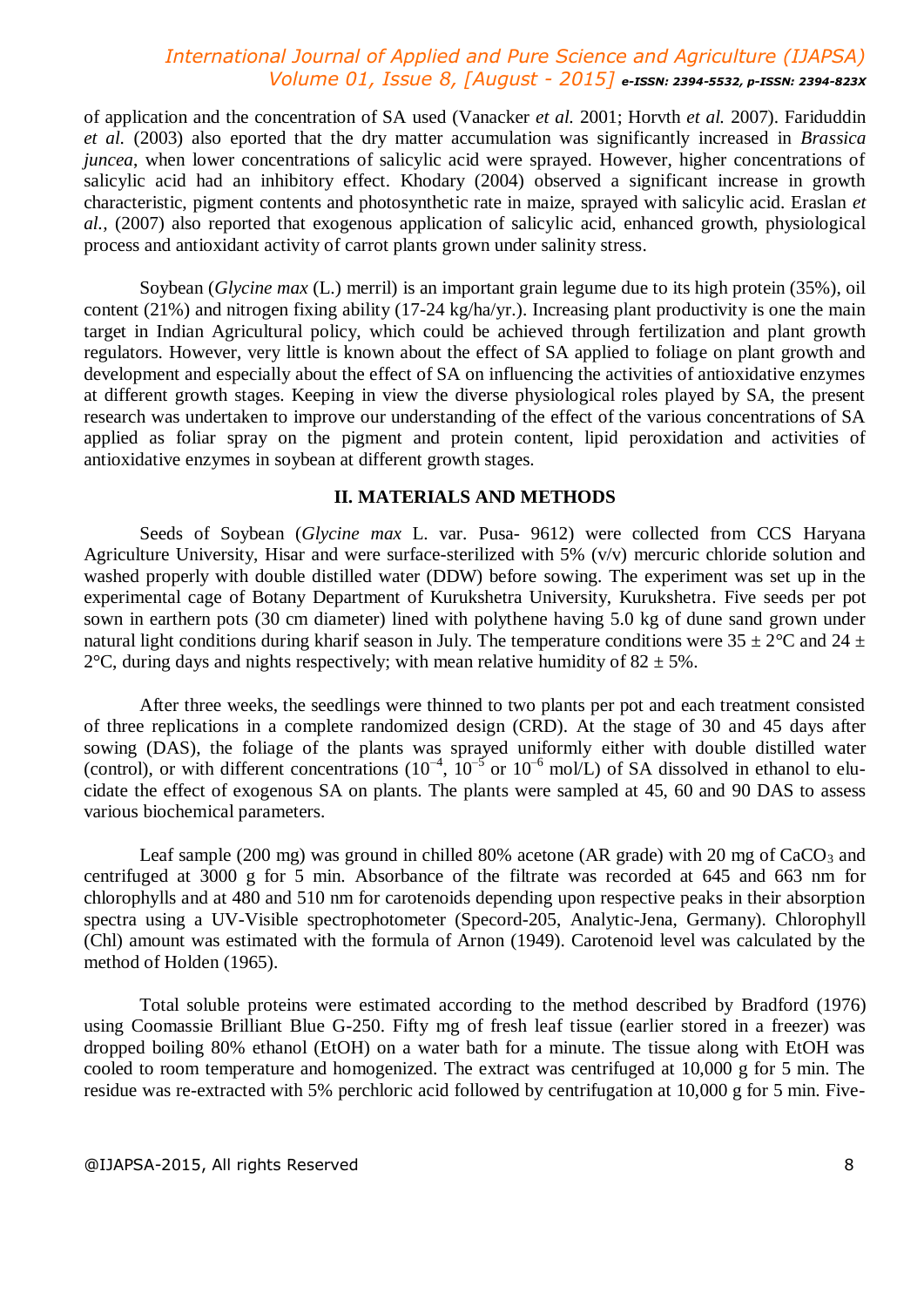mL of 1N NaOH was added to the residue and maintained in warm water (40-50°C) with regular shaking for 30 min. The clear supernatant was used for further analysis.

Total peroxidase activity was measured by the method of Maehly (1954). Plant material (0.1 g) was homogenized with ice cold distilled water and centrifuged in a Remi centrifuge at 6000 g for 10 min. The supernatant was used as the enzyme source and final volume of the extract raised to 10 mL with ice cold double distilled water. The reaction set was prepared by mixing 2 mL each of enzyme source; phosphate buffer (pH 7.0); guaiacol (20 mM), and  $H_2O_2$  (10 mM) in sequence. A blank set was prepared by mixing 2 mL of enzyme source; 2 mL of phosphate buffer (pH 7.0) and 4 mL of double distilled water. Blank, and reaction sets, were kept undisturbed at room temperature exactly for 10 min., then the absorbance was recorded in a spectrophotometer at 420 nm. Protein was estimated from the same extract following the procedure of Bradford (1976).

Fifty-mg of fresh leaf tissue was crushed in 2 mL of 0.1M EDTA- phosphate buffer, pH 7.8, containing  $K_2HPO_4$  and EDTA and the final volume raised to 100 mL with double distilled water (DDW). This was centrifuged at 15000 g and the resultant supernatant used as crude extract. The reaction mixture was prepared by adding 0.1 mL of crude extract followed by 0.9 mL of DDW, 0.5 mL of 300 mM Na<sub>2</sub>CO<sub>3</sub> (pH 10.2), 0.5 mL of 378  $\mu$ M p-nitrobluetetrazolium chloride (NBT), 0.5 mL of 78 mM L-methionine and 0.5 mL of 7.8  $\mu$ M riboflavin. The final reaction mixture was 3 mL. The reaction was carried out in test tubes at  $25^{\circ}$ C for 15 min under 100 µmol photon m<sup>-2</sup>s<sup>-1</sup> PFD from fluorescent lamps. The initial rate of reaction, measured by the difference in increase in absorbance at 560 nm in the presence, and absence, of extract was proportional to the amount of enzyme. The unit of SOD activity was obtained as that amount of enzyme which under the experimental conditions caused a 50% inhibition of the reaction observed in the absence of enzyme (Giannopolitis and Ries, 1977).

The level of lipid peroxidation in samples was measured by estimating the malondialdehyde (MDA) present (Heath and Packer, 1968). Leaf samples (0.2 g) were homogenized in 3 mL of 50 mM phosphate buffer (pH 7.0). The homogenate was centrifuged at 15000 g for 15 min. To 1.0 mL aliquot of the supernatant, 2.0 mL of 0.5 % thiobarbituric acid (TBA) in 20% trichloroacetic acid (TCA) was added. The mixture was heated at 95°C for 30 min in a water bath and then cooled in an ice bath. After centrifugation at 10000 g (Remi) for 10 min the absorbance of the supernatant was recorded at 532 nm. The value for nonspecific absorption of each sample at 600 nm was recorded and subtracted from the absorbance recorded at 532 nm.

Catalase activity (CAT) was determined by following the method of Aebi (1984). The reaction mixture was prepared by adding 1.5 ml of 50 mM HEPAS buffer 1.2 ml of 150 Mm  $H_2O_2$  and 30 µl petal extract. In the reaction mixture without enzyme, no crude extract was added, instead of it 50 µl 50 mM HEPAS buffer was added. The change in absorbance was read at 490 nm in the test tube cuvette using uv- vis spectrophotometer. Specfic activity of catalase was expressed in term of per mg protein. Protein was estimated from the same extract following the procedure of Bradford (1976) as described earlier.

A mean of three readings was taken in every replication. In biochemical estimation, three aliquots were used for each replication. Statistical analysis was done using Statistical Packages for Social Sciences (SPSS) version 16.0. One-way ANOVA was used to test whether there was a significant difference in various estimations.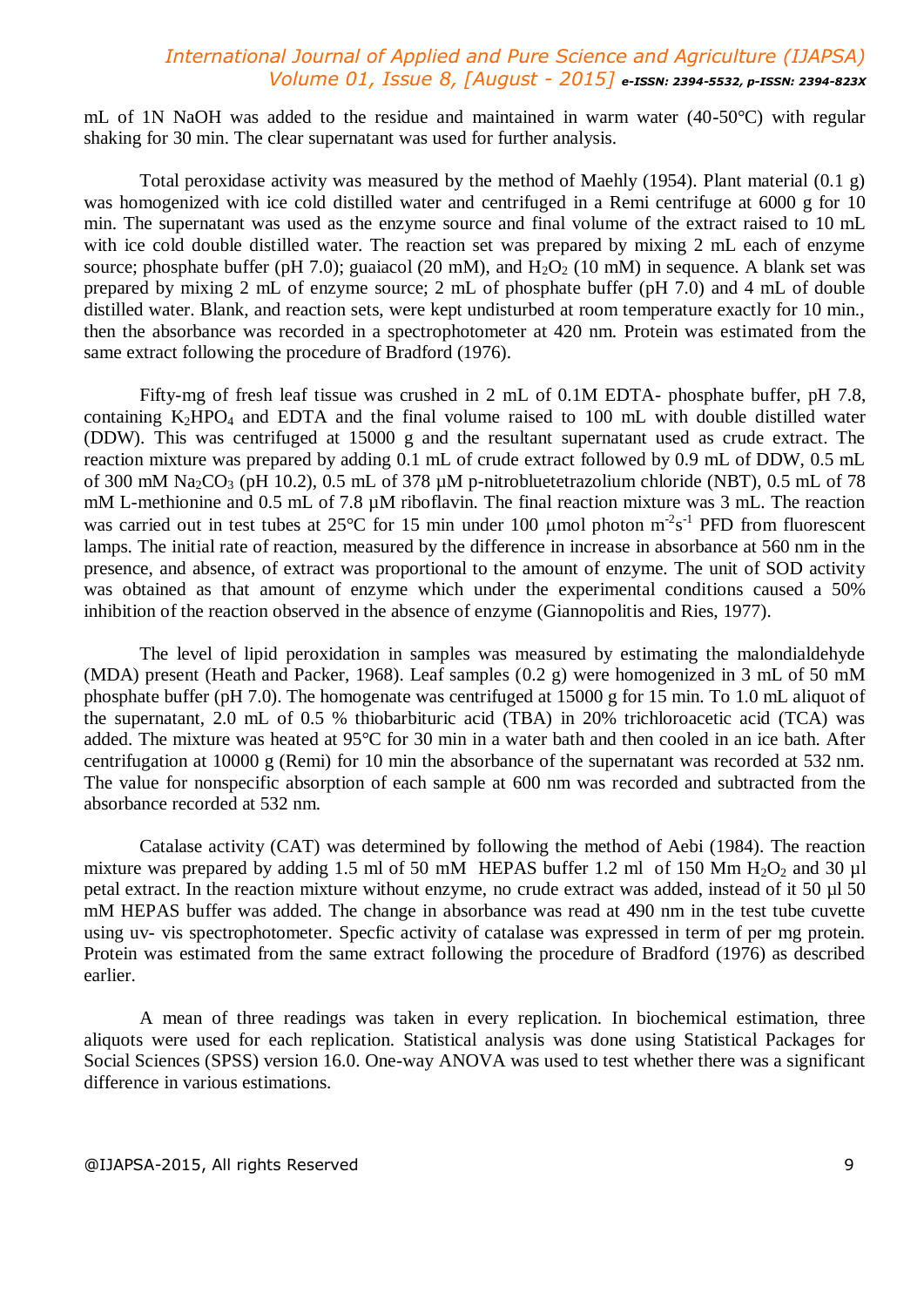#### **III. RESULTS**

Result presented in Table 1 clearly state that, using SA as foliar treatment at different concentrations  $(10^{-4}, 10^{-5}, 10^{-6} \text{ M})$  increased all the studied growth characters like (Plant height, number of branches and number of leaves per plant as well as plant dry weight) of Soybean plant as compared with control plant. Treatment of plant with lower concentration of SA  $(10^{-6}$  M) gave the highest plant height and number of leaves per plant. They were increased by 55 % and 40 % respectively as compared to control at 45 DAS. On the other hand at 60 DAS plant height and number of leaves per plant increased by 44 % and 53% respectively as compared to control plants. Regarding plant dry weight, SA  $(10^{-6}$  M) had beneficial effect whereby it increased the dry weight about 15 % and 26 % at 45 and 60 DAS respectively. However, the magnitude of stimulatory effect declined at 60 DAS as compared to 45 DAS in almost all the growth parameters studied.

The effect of SA at different concentration  $(10^4, 10^5, 10^6)$  M) on photosynthetic pigment (chlorophyll a, chlorophyll b, total chlorophyll (a+b) and carotenoids) of Soybean plant are presented in Table 2. Exposure of the plant with different concentration of SA significantly increased chl. a, chl.b, total chl.(a+b) and carotenoids as compared to plants treated with double distilled water . The most pronounced effect was seen in the plants sprayed with  $10^{-6}$  mol/L of SA. The increment in the pigments content in the tested plant increased up to 60 DAS and futher declined at 90 DAS in all the treatments. Foliar application of  $SA(10^{-6} M)$  enhanced pigment content by about 74 % and 61 % for total chlorophyll and cartenoids respectively at 90 DAS compared to control. Interestingly SA at higher concentration of  $10^{-4}$  M was negligible in retaining the pigment content at all three stages.

Total soluble protein content in both control and treated plants has been depicted in Table. 3. A gradual increase in protein content as plants reached maturity were noticed in all groups up to 60 DAS where after a sharp decline was observed at 90 DAS. There had been an increase of about 48, 32 and 27 percent in SA ( $10^{-6}$  M), SA ( $10^{-5}$  M) and SA ( $10^{-4}$  M) treated plant respectively when compared to control at 90 DAS. It can be inferred from the result that the effectiveness of these concentrations were more at 60 and 90 DAS as compared to 45 DAS. In the present study Lipid peroxidation (MDA content) increased from  $0.672$  (n mol/g fresh wt.) to 1.25 (n mol/g fresh wt.) during 45 to 90 DAS in untreated soybean leaves. MDA content gradually and significantly increased by about 86 % from 45 to 90 DAS in control set. SA ( $10^{-6}$  mol/L) prevented the increase by about 10 percent from 45 to 90 DAS. The effect became more promotive whereby the same concentration of SA was able to prevent the rise by about 35 percent at 90 DAS. However foliar application of SA at  $(10^{-5}$  M) and  $(10^{-4}$  M) did not generate any significant response.

Exogenous application of lower concentration of SA increased the activity of antioxidant enzymes at different growth stages. The superoxide dismutase (SOD) activity increased up to 60 DAS and further declined in all the samples at 90 DAS. In the present study exogenous application of SA caused a significant increased in the SOD activity as compared to control plant. Among the three concentration ( $10^{-4}$ ,  $10^{-5}$ ,  $10^{-6}$  mol/L) of SA,  $10^{-6}$  mol/L proved to be the best and significantly increased the values of SOD by about 80 % over that of the control at 90 DAS followed by SA  $(10^{-5}$  M) when it was able to increased the value by about 59% at the same stage. The Guaicol peroxidase (GPOX) activity increased from 45 to 60 DAS followed by decline at 90 DAS when plants nearing to maturity. Exogenous foliar application of SA promotes increase in the GPOX activity by about 72 % as compared to control plants from 60 to 90 DAS. Catalase activity increased by 70 percent at 60 DAS but further declined when plants reached to maturity at 90 DAS as compared to the control. Moreover, SA at  $10^{-6}$  M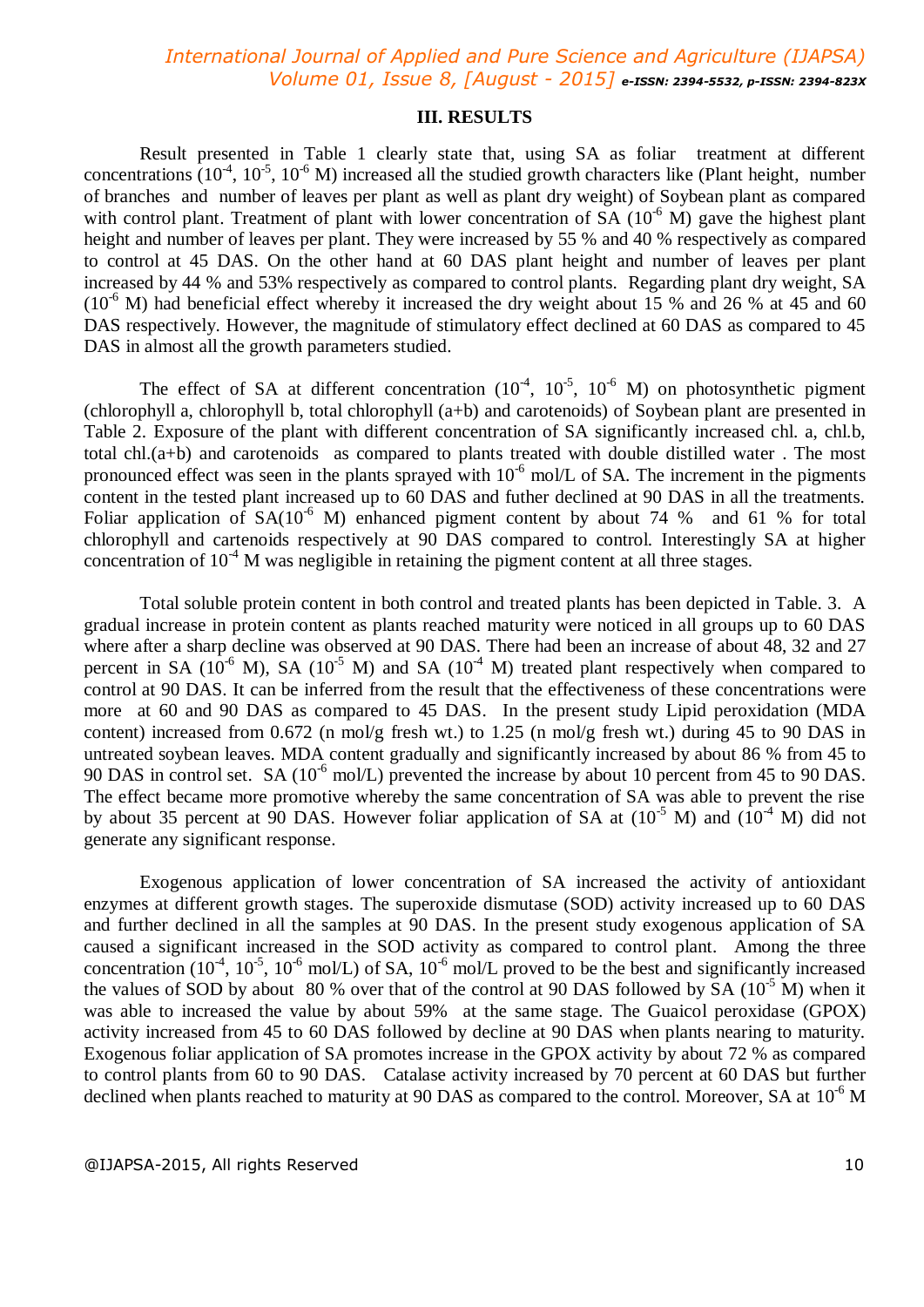was able to increase the catalase activity by about 23 percent and about 9 percent at  $60^{th}$  and  $90^{th}$  DAS respectively as compared to the untreated plants. However, SA at  $10^{-4}$  and  $10^{-5}$  M had shown insignificant promotive effect in increasing catalase activity at all the stages.

#### **IV. DISCUSSION**

Exogenous application of plant growth regulators is considered effective technique for improving the plant productivity. Salicylic acid has been found to induce significant effects on various biological aspects in plants. Our results state that SA have stimulatory effects on vegetative growth parameters of Soybean plant. Application of SA leads to increase in number of branching and leaves per plant along with increase in the dry weight also. Regarding foliar application of SA, obtained results are similar to those describe by Salarizdah *et al.* (2012) on canola, Dawood *et al* (2012) on sunflower and Ali and Mahmoud (2012) on mungbean. In the present study SA showed elevated effects and leads to manifold increase in the level of biochemical and antioxidant enzymes. The chlorophyll content of Soybean leaves was increased due to foliar application of SA (Khan *et al.* 2003). Lower SA concentration was generally more effective in enhancing photosynthetic rate and biochemical parameters. Application of lower concentration of SA might leads to synthesis of more carbohydrate in treated plants. Chlorophyll pigments play a key role in light capturing for photosynthesis whose content forced a direct impact on the intensity of photosynthesis. The stimulatory effects of SA are in agreement with those of Barakat (2011) on wheat and Saeidnejad *et al.* (2012) on maize. However, declined in chlorophyll content under influence of SA in certain crops like *Vigna mungo* has been reported by Anandhi and Ramanujam, (1997). The reduction of total chlorophyll content occurs due to increased in activity of the enzyme chlrophyllase. The Role of SA deficiency is associated with reduced damage to the photosynthetic apparatus as well as chlorophyll level. MDA content was estimated to determinate the extent of lipid peroxidation. The data showed that increased level of MDA content was achieved from 45 to 60 DAS over that of control. It has been postulated that low level of the induced leakiness of membrane is caused by lipid peroxidation resulting from uncontrolled ROS increase (Rodriques-Rosales *et al.* 1999). Delvari *et al*. (2010) showed that pretreatment will decrease the level of lipid peroxidation induced by oxidative stress in basil plants. Agarwal *et al*. (2005) also showed that SA treatment of wheat leaves under water stress conditions resulted in less production of MDA. So, the lipid peroxidation induced by drought stress was ameliorated by SA treatments. Antioxidant enzymes of Soybean were increased in response to different concentration of SA. Oxidative stress generated in the plants can be removed with the help of antioxidative enzymes. It was found that application of low concentration of SA increased the activity of antioxidant enzymes like CAT, APOX, GPOX, SOD. This increase in the activity of antioxidant enzymes might be due to the regulatory role of SA at the level of transcription/Translation. Foliar spray of SA to soybean plant leads to significant increased in SOD and CAT activity. Among the enzymes measured here, CAT and SOD most effective in preventing cellular damage by converting superoxide anion to  $H_2O_2$  and  $H_2O_2$  to  $H_2O$  (Scan-Dalios 1993). It was found that increased SOD activity was accompanied by increase in CAT and POD because of high demands of H<sub>2</sub>O<sub>2</sub> quenching. It was cleared that increment in SOD and POD simultaneously affect each other. First line of defense was provided by SOD against the cellular due to environmental stress along with its major superoxide scavenger. Catalase seems to be a key enzyme in SA induced stress tolerance. Tenhakan and Rubel (1997) and Rao et al. (1997) have reported that SA caused hypersensitive reaction or enhanced  $H_2O_2$  produced leading to cell death was not associated with the inhibition of these  $H_2O_2$ scavenging enzymes, similarly there was no inhibition of GPOX activity by SA thus conforming the results reported by Durner and Klessing (1995). So these antioxidant enzymes protect plant cell from oxidative damage by being scavenging of ROS. So from above discussion, it was observed that foliar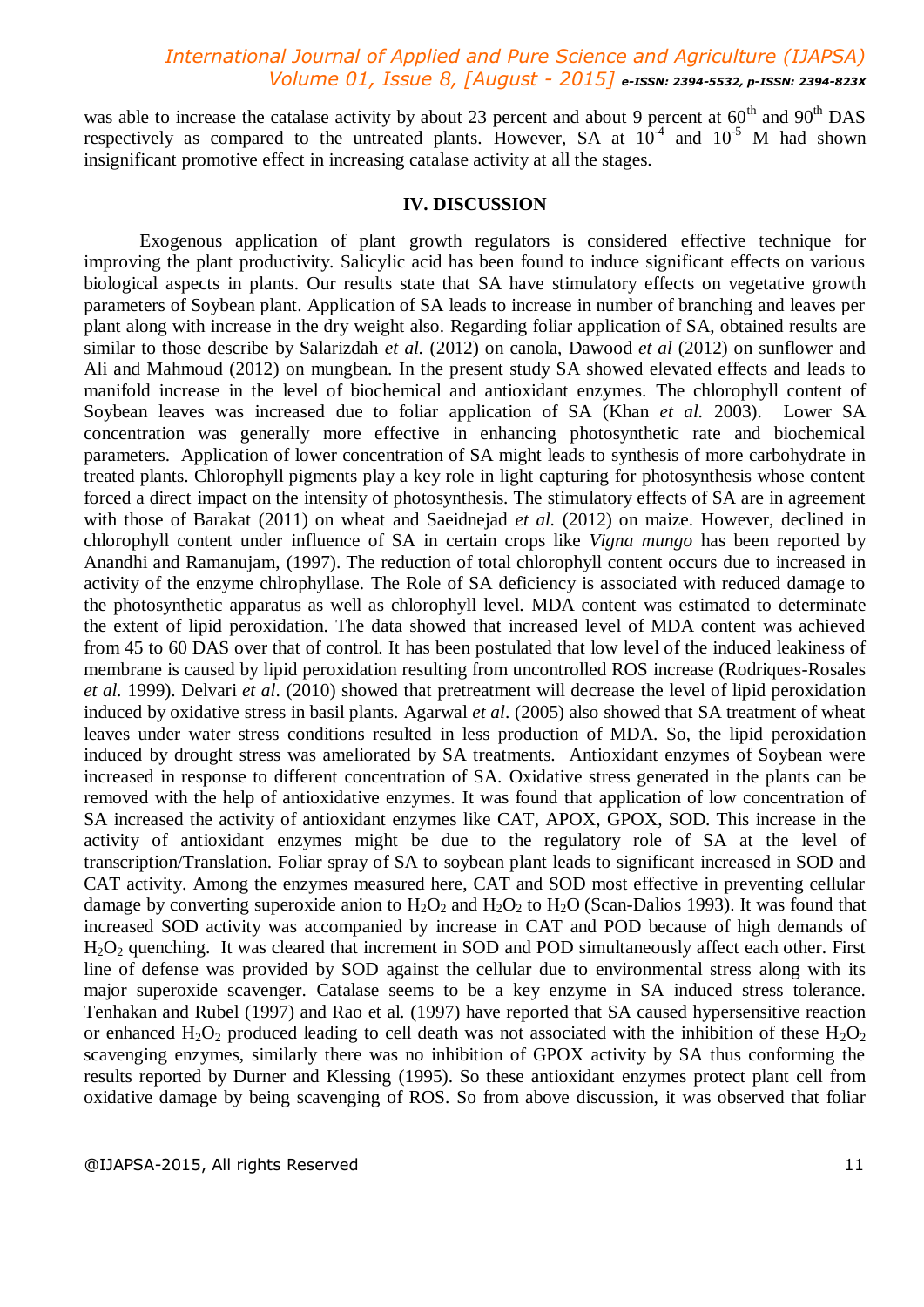application of SA increased antioxidant enzymes activity (SOD, GPOX, CAT) which was further related to decrease in oxidative stress  $(H_2O_2)$ . From above results, it was observed that foliar feeding of soybean (*Glycine max* L. merril) varieties Pusa-9612 with SA at lower concentration can stimulate the growth through increasing in the activities of antioxidant enzymes, preventing protein loss and enhancing photosynthetic pigment thereby increasing overall growth parameter of the plant. Thus SA at  $10^{-6}$  M concentration can positively affect the growth of the Soybean plant as compared to  $10^{-5}$  or  $10^{-4}$  M application.

#### **V. CONCLUSION**

In conclusion, the exposure of Soybean plant to foliar application of SA resulted in protein increment along with enhancement in the photosynthetic pigments under normal growth condition. The results also indicate the role of SA in plant defense mechanism which can be seen in its role in enhancing the activities of antioxidant enzymes like SOD, POD, CAT and lowering the MDA content. Overall, SA at  $(10^{-6}$  M) compared to other concentrations under investigations has a stimulatory role in the growth and development of the soybean plant.

#### **VI. ACKNOWLEDGEMENT**

Authors are highly acknowledged to Head, Pulse section, CCS Haryana Agriculture University, Hissar, India for providing certified seeds of Soybean.

#### **BIBLIOGRAPGY**

- [1] Aebi, H. 1984. Catalse in vitro. *Methods in enzymology*., **105**: 121-126.
- [2] Agarwal, S., Sairam, R.K., Srivasta, G.C. and Meena, R.C. 2005. Changes in antioxidant enzymes activity and oxidative stress by Abscisic acid and salicylic acid in wheat genotypes. *Biol Plant* **49(4)**, 541-550.
- [3] Ali, E.A. and Mahmoud Adil, M. 2012. Effect of foliar spray by different salicylic acid and zinc concentration on seed yield and yield component of mungbean in sandy soils. *Asian journal of crop science.* **5**:33-40
- [4] Anandhi, S. and Ramanujam, M.P.1997. Effect of salicylic acid on black gram (Vigna mungo) cultivars. Indian *J. Plant Physiol*., **2**:178-181.
- [5] Arnon, D.I. 1949. Copper enzymes in isolated Chloroplast: Polyphenoloxidase in Beta vulgaris. *J. Plant physiol.,* **24**: 1- 15.
- [6] Barakat Nasser, A.M. 2011. Oxidative stress markers and antioxidant potential of wheat treated with phytohormones under salinity stress. *J. of stress phy. And biochem*., vol.7:250-267.
- [7] Bradford, M.M. 1976. A rapid and sensitive method for quantitation of microgram quantities of protein utilizing the principle of protein dye binding .*Annual of Biochem*. **72**: 248-234.
- [8] Dawood, M.G., Sadak, M.S. and Hozagen, M. 2012. Physiological role of SA in improving performance, yield and some biochemical aspect of sunflower plant grown under newly reclaimed sandy soil. *Aust*. *J. Bas. Appl. Sci.* **6(4):** 82-89.
- [9] Delavari, P.M., Baghizadeh, A., Enteshari, S.H., Kalantari, K.H.M., Yazdanpanah, A. and Mousavi, E.A. 2010. The Effects of salicylic acid on some of biochemical and morphological characteristic of Ocimum basilicucm under salinity stress. *Australian Journal of Basic and Applied Sciences* **4(10)**, 4832-4845.
- [10]Durner, J. and Klessing, D.F. 1995. Inhibition of ascorbate peroxidase by salicylic acid and 2,6-dichloroisonicotinic acid,two inducer of plant defence response. Proc. Natl. Acad. Sci., USA **92**: 11312-11316.
- [11]Eraslan, F., Inal, A., Gunes, A. and Alpaslan, M. 2007. Impact of exogenous salicylic acid on growth, antioxidant activity and physiology of carrot plants subjected to combined salinity and boron toxicity. *Sci. Hort*. **113 (2)**: 120-128.
- [12]Fariduddin, Q., Hayat, S. and Ahmad. A. 2003. Salicylic acid influences net photosynthetic rate, carboxylation efficiency, nitrate reductase activity and seed yield in *Brassica juncea*. *Photosynthetica*, **41**: 281–284.
- [13]Giannopolitis, C.N. and Ries, S. K. 1977. Superoxide dismutase I. Occurrence in higher plants. *Plant Physiol*., **59**: 309- 314.
- [14]Hayat Q., Hayat S., Irfan M. and Ahmad A. 2010. Effect of exogenous salicylic acid under changing environment: A review. *Environmental and Experimental Botany*, **68**: 14–25.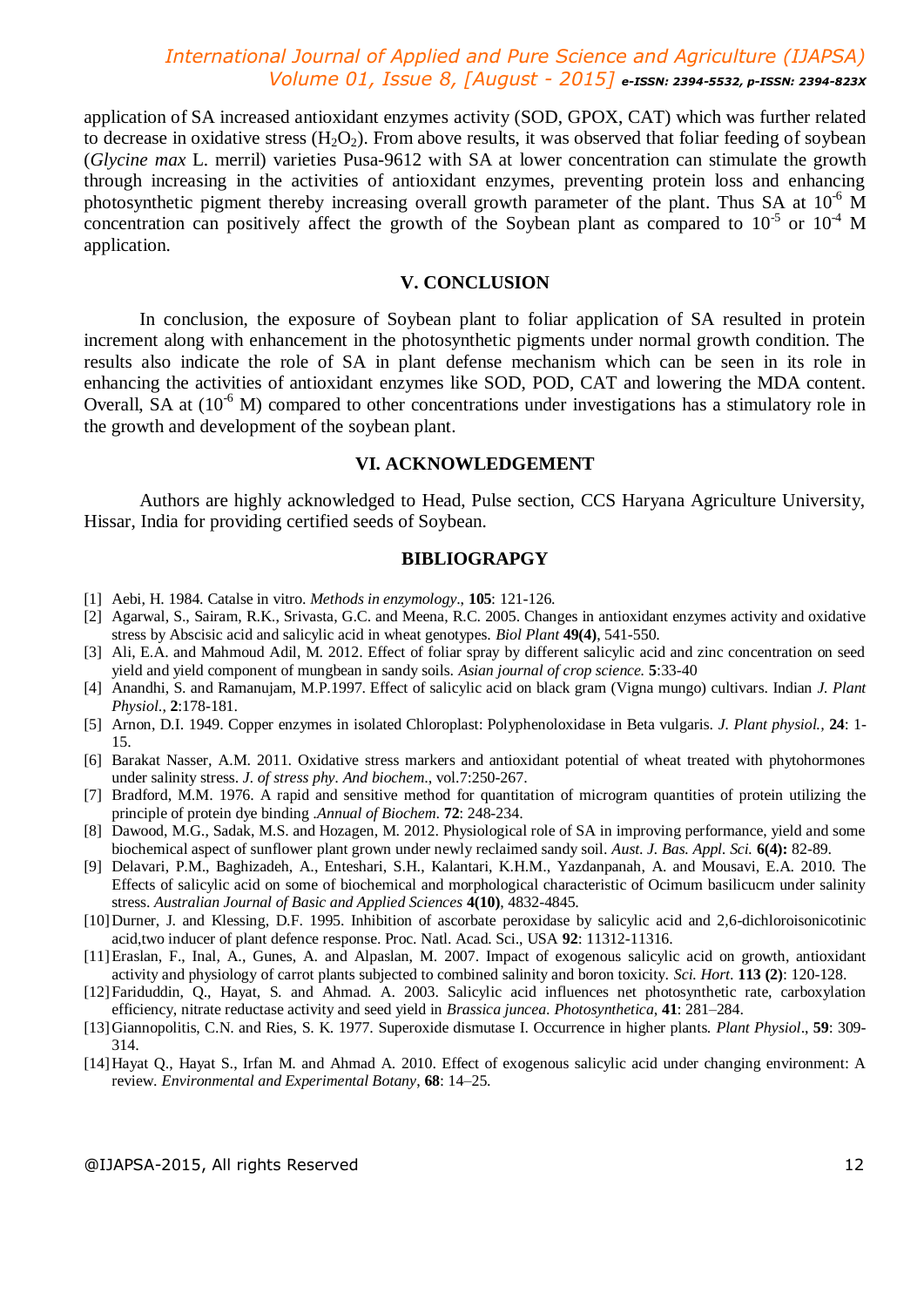- [15]Hayat, S, Hasan, S.A., Fariduddin, Q. and Ahmad, A. 2008. Growth of tomato (*Lycopersicon esculentum*) in response to salicylic acid under water stress. *J Plant Interact* **3**:297-304.
- [16]Heath, R.L. and Packer, L. 1968. Photoperoxidation in isolated chloroplasts. I. Kinetics and stoichiometry of fatty acid peroxidation. *Arch. Biochem. Biophysics*., **125**: 180-198.
- [17]Holden, M.1965. Chemistry and biochemistry of Plant Pigment. Goodwin, T.W.(ed.). Academic Press, New York: 462- 468.
- [18]Horváth, E., Szalai, G. and Janda, T. 2007. Induction of abiotic stress tolerance by salicylic acid signaling. *J. Plant Growth Regul*. **26**:290-300.
- [19]Hussein, M.M., Balbaa, L.K. and Gaballah, M.S. 2007. Salicylic acid and salinity effects on growth of maize plants. Res *J Agric Biol Sci* .**3**:321-328.
- [20]Kazemi, Mohsen. 2013. Effect of foliar application with SA and methyl jasmonate on growth, flowering, yield and fruit quality Tomato. *Bull. Env. Pharmacol. Life sci*., **vol. 3(2)** January:154-158
- [21]Khan, W., Prithviraj, B. Smith, D.L. 2003. Photosynthetic responses of corn and soybean to foliar application of salicylates. *J. Plant Physio*.,**160**, 485–492
- [22]Khodary, S.E.A. 2004. Effect of Salicylic Acid on the Growth, Photosynthesis and Carbohydrate Metabolism in Saltstressed Maize Plants. *Journal agriculture biology.*, **6**: 5-8.
- [23]Larque-Saavedra, A. and Martin-Mex, R. 2007. Effect of salicylic acid on the bio-productivity of plants. In: Hayat, S., Ahmad, A. (Eds). Salicylic Acid. A Plant Hormone. Springer Publishers. Dordrecht. The Netherlands.
- [24]Maehly, A.C. 1954. Determination of peroxidase activity In: Method of Biochemical Analysis D. Glick (ed). *Inter Sci. Pub.* inc: New York **1**:385-386.
- [25]Martin-Mex, R., Villanueva-Couob, E., Herrera-Campos, T. and Larque-Saavedra, A. 2005. Positive effect of salicylates on the flowering of African violet*. Sci. Hort.* **103**: 499-502.
- [26]Rao, M.V., and Davis, K.R. 1999. Ozone-induced cell death occur via two distinct mechanisms in Arabidopsis: the role of salicylic acid. *Plant J.* **17**: 603-614.
- [27]Rodriquez-Rosales, M.P., Kerkeb, L., Bueno, B. and Donaire, J.P 1999. Changes induced by NaCl in lipid content and composition, lipoxygenase, plasma membrane H+-ATPase and antioxidant enzyme activities of tomato (*Lycopersicum esculantum* Mill) calli. *Plant Sci*., **143**: 143-150.
- [28]Saeidnejad, A.H., Mardani, H. and Naghibolghora, M. 2012. Protective effects of salicylic acid on physiological parameters and antioxidants response in maize seedlings under salinity stress. *J. Appl*. *Environ. Biol. Sci*., **2(8)**: 364-373.
- [29]Salarizdah, Mohammadreza., Baghizadeh, A., Forogh, Abasi. and Mozaferi, Hossin. 2012. Response of Brassica napus L. grains to the interactive effect of salinity and salicylic acid. *Journal of strss physiology and biochem*., **8**: 159-166.
- [30]Scandalios, J.G. 1993. Oxygen stress and superoxide dismutase. *Plant Physiol*., **101**: 7-12.
- [31]Shakirova, F.M. 2007. Role of hormonal system in the manisfestation of growth promoting and anti-stress action of salicylic acid. In: Hayat, S., Ahmad, A. (Eds.), Salicylic Acid, A Plant Hormone. Springer, Dordrecht, Netherlands.
- [32] Solamani, A., Sivakumar, C., Anbumani, S., Suresh T. and Arumugam, K. 2001. Role of plant growth regulators on rice production: A review. *Agric. Rev*., **23**:33-40.
- [33]Szepesi C, Poor P, Gemes K, Horvath E, Tari I. 2008 .Infuence of exogenous salicylic acid on antioxidant enzyme activities in the roots of salt stressed tomato plants. *Acta Biol. Szeged* **52**:199-200.
- [34]Tenhaken, R. and Rubel, C. 1998. Induction of alkalization and an oxidative burst by low doses of cyclohemide in soybean cells. *Planta*., **206**: 666-672.
- [35]Vanacker, H., Lu, H., Rate, D.N. and Greenberg, J.T. 2001. A role for salicylic acid and NPR1 in regulating cell growth in Arabidopsis. *The Plant Journal* **28**, 209–216.
- [36]Wang, L.J., Fan, L., Loescher, W., Duan, W., Liu, G.J. and Cheng, J.S. 2010. Salicylic acid alleviates decreases in photosynthesis under heat stress and accelerates recovery in grapevine leaves. BMC *Plant Biol*. **10**:34-40.
- [37]Yusuf, M., Hasan, S.A., Ali, B., Hayat, S., Fariduddin, Q. and Ahmad A. 2008. Effect of salicylic acid on salinity induced changes in *Brassica juncea*. *J Integrative Plant Biol* **50**:1-4.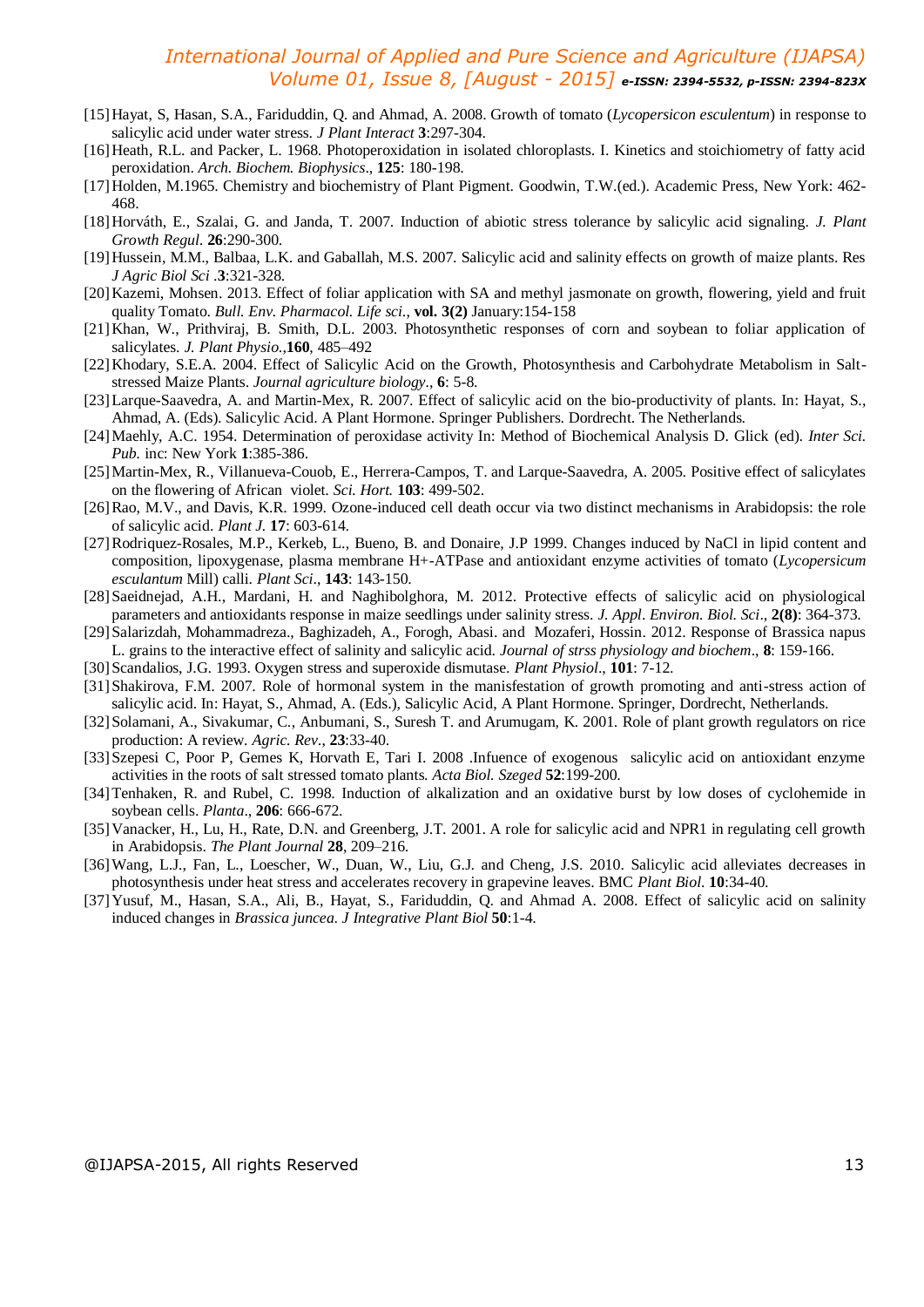| <b>Treatments</b>          | <b>Plant height</b>  | No. of                    | No. of leaves/plant  | Plant dry wt.        |  |
|----------------------------|----------------------|---------------------------|----------------------|----------------------|--|
|                            | (cm)                 | <b>Branching/plant</b>    |                      | (g)                  |  |
|                            | 45 DAS               |                           |                      |                      |  |
| Control                    | $42.3^{\circ}$ ±1.21 | $18.6^{\circ}$ $\pm 0.52$ | $17.6^b \pm 0.46$    | $7.68^b$ $\pm 0.22$  |  |
| $SA(10^{-4} \text{mol/L})$ | $46.4^{\circ}$ ±1.84 | $19.4^b \pm 0.63$         | $18.2^b \pm 0.60$    | $7.79^b$ $\pm 0.26$  |  |
| $SA(10^{-5} \text{mol/L})$ | $53.2^b$ ±2.42       | $20.3^b \pm 0.53$         | $21.4^b \pm 0.66$    | $8.42^{ab} \pm 0.23$ |  |
| $SA(10^{-6} \text{mol/L})$ | $65.6^a$ +2.39       | $23.2^a \pm 1.04$         | $24.1^a \pm 1.09$    | $8.85^a \pm 0.45$    |  |
|                            |                      |                           |                      |                      |  |
| LSD at $5\%$               | 6.624                | 2.335                     | 2.503                | 1.008                |  |
|                            |                      |                           |                      |                      |  |
| 60 DAS                     |                      |                           |                      |                      |  |
| Control                    | $52.5^{\circ}$ ±0.98 | $20.2^{\circ}$ ±0.58      | $18.4^{\circ}$ ±0.52 | $7.96^b \pm 0.22$    |  |
| $SA(10^{-4} \text{mol/L})$ | $58.5^{bc}$ ±1.21    | $21.9^{ab}$ $\pm 0.75$    | $22.3^b \pm 0.75$    | $8.55^b$ ±0.34       |  |
| $SA(10^5 \text{mol/L})$    | $64.2^b$ ±1.84       | $22.8^{ab} \pm 0.87$      | $24.6^b$ $\pm 1.10$  | $8.82^{ab} \pm 0.40$ |  |
| $SA(10^{-6} \text{mol/L})$ | $75.6^a \pm 2.19$    | $24.7^{\rm a}$ ±1.27      | $28.2^a \pm 1.45$    | $10.04^a \pm 0.52$   |  |
|                            |                      |                           |                      |                      |  |
| LSD at $5\%$               | 8.994                | 2.949                     | 3.309                | 1.263                |  |
|                            |                      |                           |                      |                      |  |

#### **Table 1- Effect of Salicylic acid on growth characters of Soybean (***Glycine max* **var. Pusa-9612) at 45 and 60 DAS after sowing.**

Means with the same letters in each column are not significantly different

#### **Table 2- Effect of Salicylic acid on Chllorophyll a, Chlorophyll b, total chlorophylls and carotenoids (mg g -1 fr.wt) of Soybean (***Glycine max* **var. Pusa-9612) at 45, 60 and 90 DAS after sowing**.

| <b>Days after Sowing</b> | <b>Treatments</b>                 | Chl.a                   | Chl.b                             | <b>Total Chl.</b>        | <b>Carotenoids</b>                         |
|--------------------------|-----------------------------------|-------------------------|-----------------------------------|--------------------------|--------------------------------------------|
| 45                       | Control                           | $2.30^{\circ} \pm 0.07$ | $0.92^{\circ}$ ±0.02              | $3.20^{\circ} \pm 0.09$  | $\overline{1.35^b}$ ±0.03                  |
|                          | $SA(10^4 \text{mol/L})$           | $2.40^{bc} \pm 0.08$    | $1.06^{\circ}$ ±0.04              | $3.46^{\rm bc} \pm 0.13$ | $1.33^b \pm 0.03$                          |
|                          | $SA(10^{\text{-}5} \text{mol/L})$ | $2.59^{ab} \pm 0.09$    | $1.25^b \pm 0.05$                 | $3.85^{ab}$ ±0.17        | $1.37^b \pm 0.03$                          |
|                          | $SA(10^6 \text{mol/L})$           | $2.75^{\rm a}$ ±0.06    | $1.52^a \pm 0.07$                 | $4.30^a \pm 0.19$        | $1.50^a \pm 0.03$                          |
|                          | LSD at $5%$                       | 0.2691                  | 0.1685                            | 0.5089                   | 0.1135                                     |
| 60                       | Control                           | $2.83^a \pm 0.09$       | $\frac{1.45^{\circ} \pm 0.04}{2}$ | $3.51^b$ $\pm 0.12$      | $\frac{1.91^{\circ} \pm 0.06}{2}$          |
|                          | $SA(10^4 \text{mol/L})$           | $2.86^a \pm 0.11$       | $1.77^b \pm 0.06$                 | $3.63^b \pm 0.14$        | $2.06^{bc} \pm 0.06$                       |
|                          | $SA(10^5 \text{mol/L})$           | $3.00^a \pm 0.23$       | $1.88^{ab} \pm 0.08$              | $3.89^b \pm 0.15$        | $2.16^{ab} \pm 0.06$                       |
|                          | $SA(10^{\text{-}6} \text{mol/L})$ | $3.14^a \pm 0.08$       | $2.06^a \pm 0.10$                 | $5.34^a \pm 0.15$        | $2.37^a \pm 0.07$                          |
|                          | LSD at $5%$                       | 0.4675                  | 0.2590                            | 0.4680                   | 0.2291                                     |
| 90                       | Control                           | $1.06^{\circ}$ ±0.04    | $0.36^{\circ}$ ±0.02              | $1.45^{\circ}$ ±0.04     | $\overline{0.54}^{\overline{bc}} \pm 0.06$ |
|                          | $SA(10^4 \text{mol/L})$           | $1.09^{\circ}$ ±0.04    | $0.41^{\circ}$ ±0.01              | $1.51^{\circ}$ ±0.05     | $0.62^{ab} \pm 0.04$                       |
|                          | $SA(10^{\text{-}5} \text{mol/L})$ | $1.29^b \pm 0.05$       | $0.54^b \pm 0.02$                 | $1.84^b \pm 0.05$        | $0.72^a \pm 0.04$                          |
|                          | $SA(10^{\text{-}6} \text{mol/L})$ | $1.64^a \pm 0.08$       | $0.69^a \pm 0.04$                 | $2.53^a \pm 0.06$        | $0.87^a \pm 0.05$                          |
|                          | LSD at $5\%$                      | 0.1888                  | 0.9995                            | 0.1811                   | 0.1667                                     |

Means with the same letters in each column are not significantly different